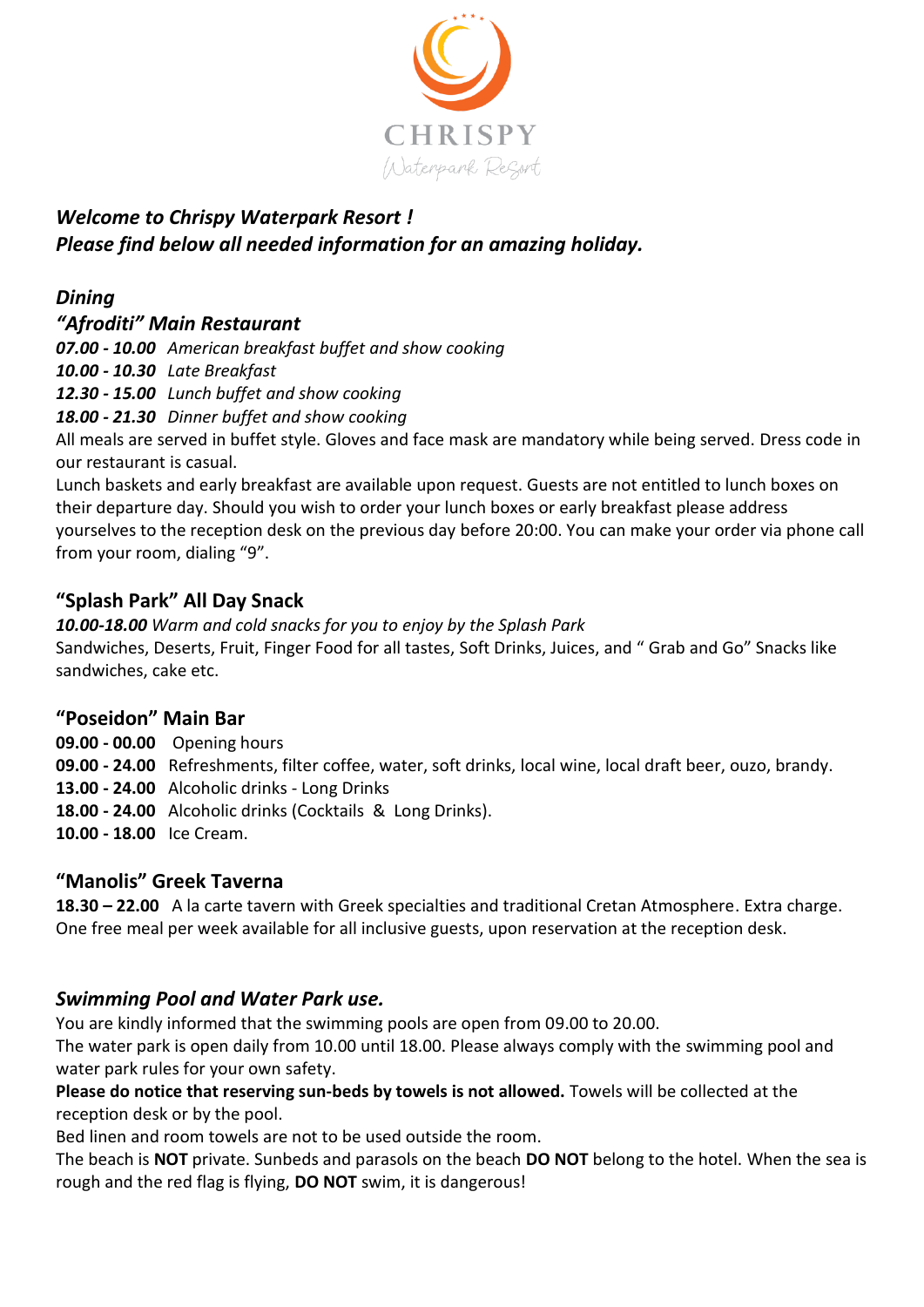

#### *Beach/Pool towels*

You may hire your beach towels at the reception for  $5 \epsilon$  per week. There is additionally a refundable deposit of 5€ per towel. Change of towels is accomplished at the reception of the spa.

#### *Activities*

- Spa Services (only body and facial treatments) are available with extra charge at "Spa Wellness" in the are below the Main Restaurant.
- Animation scheduled 6 days per week. Please check the animation plan on the info board. All activities are adapted to the restrictions of social distancing.

#### *Activities for children*

- Children's playground.
- Children's swimming pool and water park section.

#### *Mini Market*

There is a mini market nearby the main entrance of the hotel where you can buy tobacco, post-cards and stamps, alcohol and refreshments, confectionery products, ice-cream, sanitary articles and swim nappies, cosmetics, beach towels, beach wear and beach equipment, local products, souvenirs, etc.

## *Safety deposit boxes*

Available in all rooms free of charge. Please ask for your key at the reception desk.

## **Use of Telephone in the room**

In order to call the reception desk, please dial "9". In order to call in another room, please dial "1" before the room number.

#### **Room Cleaning Service**

Cleaning every day except Monday and Change of bed linens and towels: Every 3 days due to special measures for the Prevention of Spread of COVID-19.

In case you need towel change please address to the reception desk or call at number 9 from your room. **Thank you for helping us conserve the natural resources and protect the environment!**

## **CHECK – OUT**

Check-out time is at 11.00. Should you desire late check-out and day use of your room please contact the reception desk. Possible only upon request and availability. Day use till 16.00 costs 30€. Day use till 18.00 costs 45€. Day use till 22.00 costs 60€.

## **Other reception services (24 h/day)**

**Rooms:** Should you wish to receive a wakeup call please ask so at the reception desk. You may ask at the reception desk for a kettle, an iron or a mosquito repellent appliance. You may ask our laundry service on extra charge at the reception desk.

**Other:** Should you wish to exchange money please address yourselves to the reception desk. For any kind of information such as area information, bus timetable, taxi reservations, excursions you may also contact the reception desk.